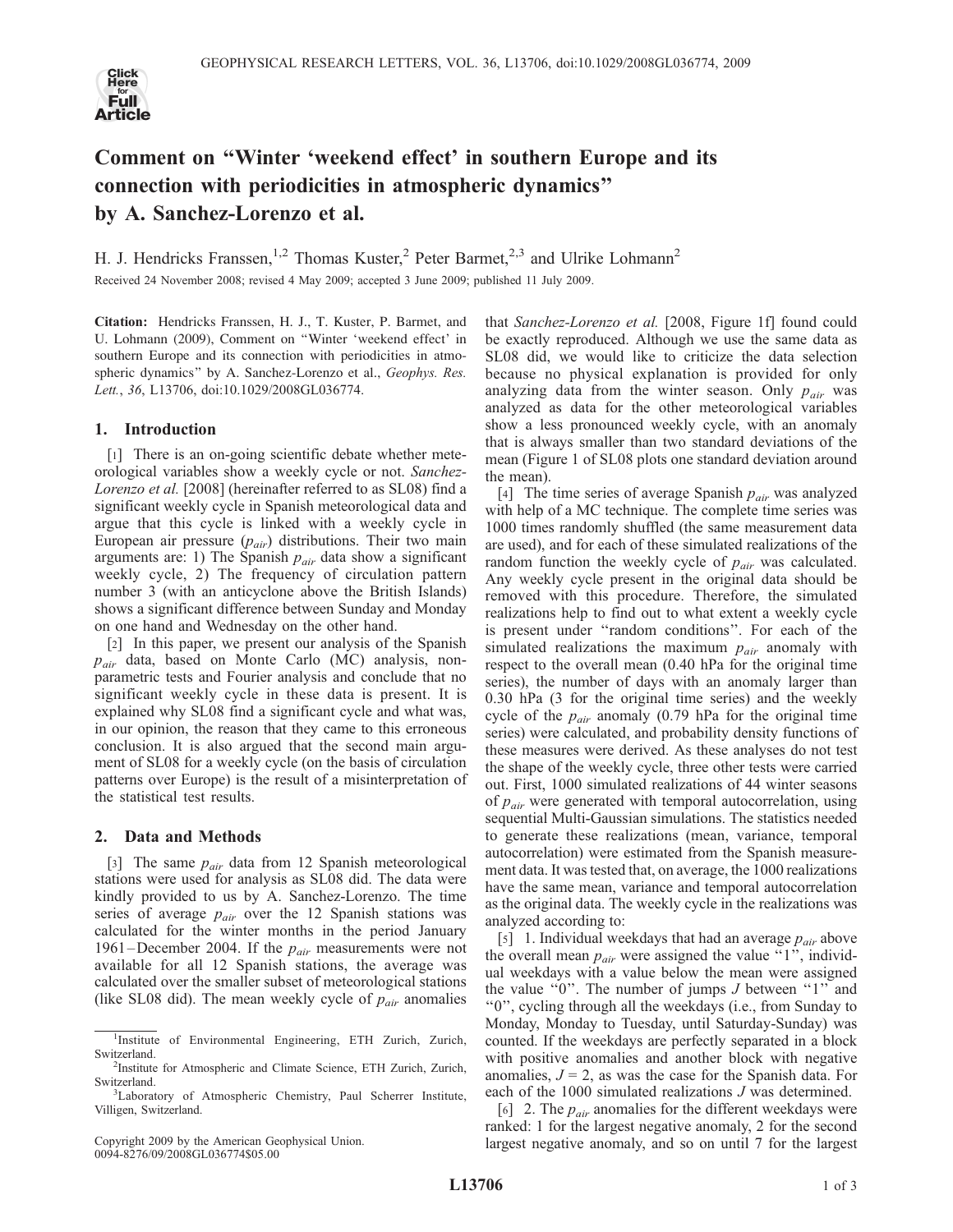

Figure 1. Mean weekly anomalies for  $p_{air}$ , averaged over the 12 Spanish time series in the 1961–2004 period. Error bars show the standard deviation of the everyday mean. The smaller intervals correspond to calculations where the time series are considered to be independent, whereas the larger intervals were obtained taking correlations between stations into account. Compare with Figure 1f of SL08.

positive anomaly. The smoothness S of the weekly cycle is measured by summing up the differences in ranking between subsequent weekdays (i.e., Sunday versus Monday, Monday versus Tuesday, until Saturday versus Sunday), cycling through all week days. The lower S, the smoother the weekly cycle. For the Spanish  $p_{air}$  measurements  $S = 12$ (from Figure 1f in SL08). Here it was checked how many of the simulated realizations had  $S \le 12$  (i.e., were equally smooth or smoother than the Spanish data).

[7] Second, the original time series of  $p_{air}$  data was analyzed further with the Kruskal-Wallis test, a non parametric method for testing the equality of medians among the groups (week days). The null hypothesis is that the mean ranks of the groups do not differ substantially, while the alternative is that they differ for at least one pair of groups. Third, the data were analyzed with help of a Fourier analysis [Barmet et al., 2009].

## 3. Results

[8] The MC analysis on the basis of random shuffling the data revealed that  $p_{air}$  anomalies of at least 0.40 hPa with respect to the overall mean occurred in 78% of the simulated realizations. 42% of the simulated realizations had at least three days with a  $p_{air}$  anomaly of at least 0.30 hPa. For 67% of the simulated realizations the weekly amplitude of  $p_{air}$  anomalies is larger than for the Spanish time series (0.79 hPa). All these results indicate that the  $p_{air}$  anomaly for the Spanish data is not significant.

[9] A simple calculation can make clear that the anomalies for individual weekdays that SL08 found are not significant. The standard deviation for  $p_{air}$  for a given weekday lies between 8.0 hPa and 8.4 hPa (depending on the day). Assuming a normal distribution (which underestimates in this case somewhat the uncertainty of the mean) for the  $p_{air}$  data (and on the basis of in total 567 observations per weekday (winter months between 1961 and 2004)), the standard deviation of the estimated mean is 0.34 hPa. This standard deviation is much larger than the one provided by SL08 in Figure 1f. Why do SL08 underestimate the standard deviation of the mean? We get very similar standard deviations of the mean as the ones SL08 provided if we assume  $567 \times 12 = 6804$  observations. This would imply that SL08 calculated weekly cycles for each of the individual stations, averaged them, and calculated confidence intervals as if they would have 6804 independent observations (i.e., neglecting statistical dependency between time series of different stations). However, the  $p_{air}$  time series of the twelve meteorological stations are strongly correlated and even the time series of the two stations that are furthest separated in geographical space (Malaga and San Sebastian) show a linear correlation of 0.74. We recalculated Figure 1f of SL08, assuming the meteorological stations to be independent on one hand, and found similar results as SL08, and considering – correctly – the correlation between stations on the other hand. The results of these calculations are shown in Figure 1. Figure 1 illustrates that the confidence intervals are much broader if the statistical dependency between stations is taken into account.

[10] Next, the smoothness of the Spanish weekly cycle was investigated as outlined in Section 2. It was found that for 532 out of 1000 simulated realizations  $J = 2$  and therefore equal to the Spanish time series. Random effects also can explain the smoothness of the Spanish measurement data: 212 out of 1000 simulated realizations had a smoothness value  $S \leq 12$ . Therefore, the weekly cycle in the Spanish data is not significantly smoother than a random weekly cycle (in order to be significant on the 95% level, less than 50 out of 1000 simulated realizations should have a smoothness value  $S \leq 12$ ). The Kruskal-Wallis test and the Fourier analysis confirm the findings from the MC experiments: the deviations from the medians are not significant, neither for the average over all stations nor for